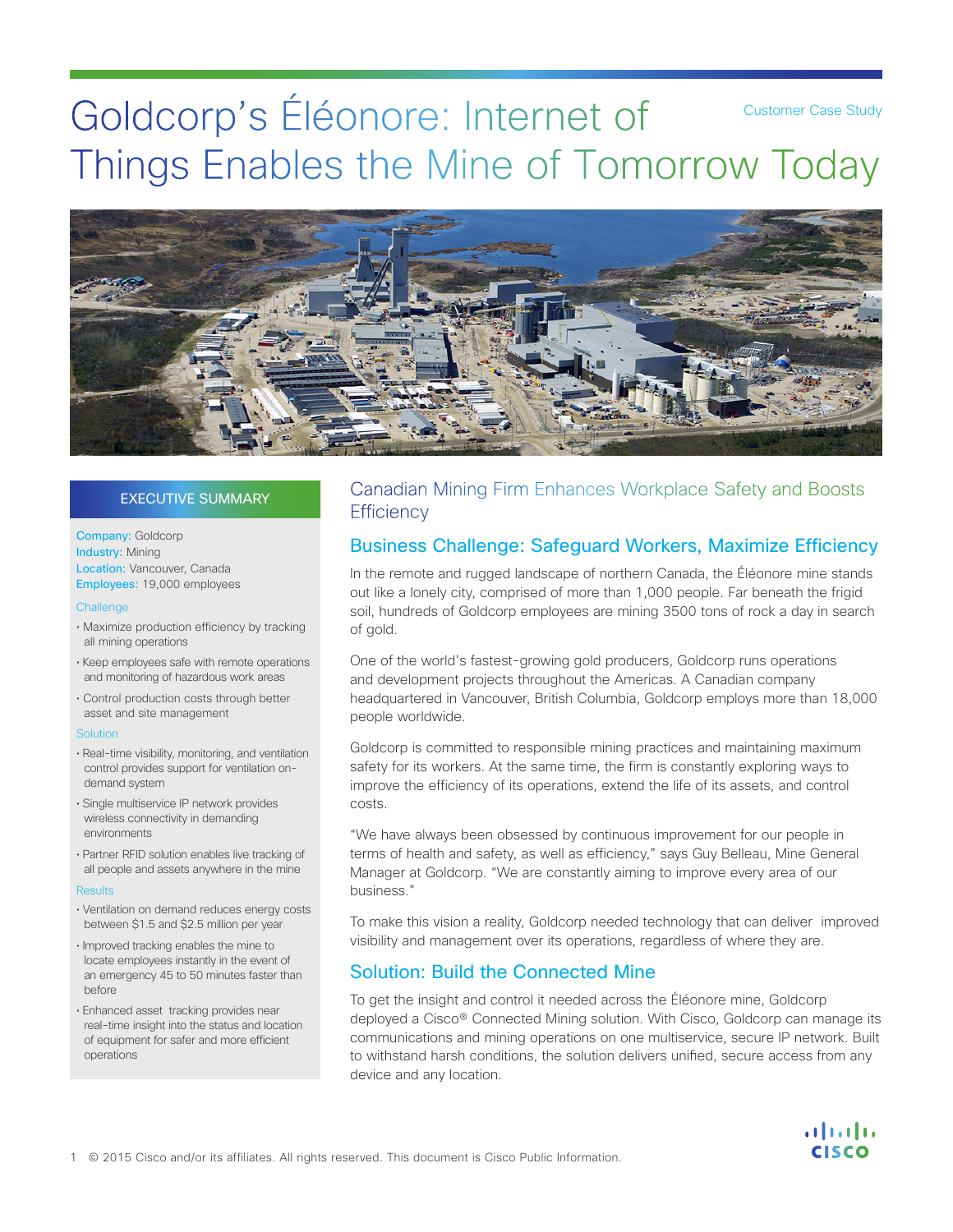"It's important to use and maximize technology wherever we can so that we can improve safety, quality, efficiency, productivity, and cost. We do that because we want to raise the bar in every area of our business. Every day we wake up and we find ways of doing things better and smarter, and this is a living example of achieving that objective."

Guy Belleau Mine General Manager, Goldcorp Éléonore

At the heart of the solution is a robust Cisco network underground, which enables the firm to track people and equipment at all times. This solution helps Goldcorp respond to emergencies immediately, locate equipment, and manage its energy usage and costs with ventilation on demand.

The firm added several components from Cisco partners, including an intelligent ventilation system to conserve energy and improve airflow. The automated fan systems respond to signals emitted from AeroScout Industrial's RF tags, which are tracking devices worn by all underground employees and installed on all 80 pieces of underground machinery. With the combined solution, Goldcorp can track real-time locations of both employees and machinery, and measure air quality for optimum working conditions. As miners and vehicles pass into various areas of the mine, the system powers on the fans only as needed, even adjusting the fan speed based on the carbon emissions expected from the specific vehicle type. This solution allows the company to optimize ventilation and also reduce its energy costs.

"Having a proper tracking system gives us the ability to support ventilation on demand," says Pascal Morin, Manager, Technology and Communications at Goldcorp. "At any time and in every area, it allows us to send the exact volume of air where we need it, when we need it."

"To track a vehicle or a human, we have to install an RF tag," explains Patrick Gilbert, Meglab Electrical General Foreman at Goldcorp. "We need to know for ventilation on demand if the diesel motor is running or if it is stopped. If I jump in the vehicle and start it up, the engine is producing carbon monoxide, so we need more ventilation to clear the gas produced by the machine."

With a dependable network that delivers nonstop, dependable connectivity throughout its sites, Goldcorp can also improve communication and collaboration to make better, faster decisions.

"With our Cisco solution, we have the ability to support Voice over IP phones," says Morin. "Employees can enter the mine with their iPads and their iPhones and communicate with their co-workers."

# Business Results: A Safer, More Profitable Operation

With its Cisco Connected Mining solution in place, Goldcorp is dramatically improving the efficiency of its operations.

"In a mechanized operation like ours, we'd normally require about 1.2 million cubic feet per minute (CFM) of air using conventional ventilation systems," says Morin. "Today, with ventilation on demand, we are using only about 650,000 CFM."

Cutting ventilation requirements by 50 percent translates into immediate cost reduction. And as Goldcorp continues to extend its network solution to more sites, the firm's savings will only continue to grow.

"With this expansion, the annual savings could reach between \$1.5 and \$2.5 million over conventional ventilation systems per year, and would also represent a significant annual reduction in greenhouse gas emissions," says Morin.

Goldcorp has also gained greater visibility throughout the Éléonore site, enabling managers, operators, and miners to make more informed decisions faster.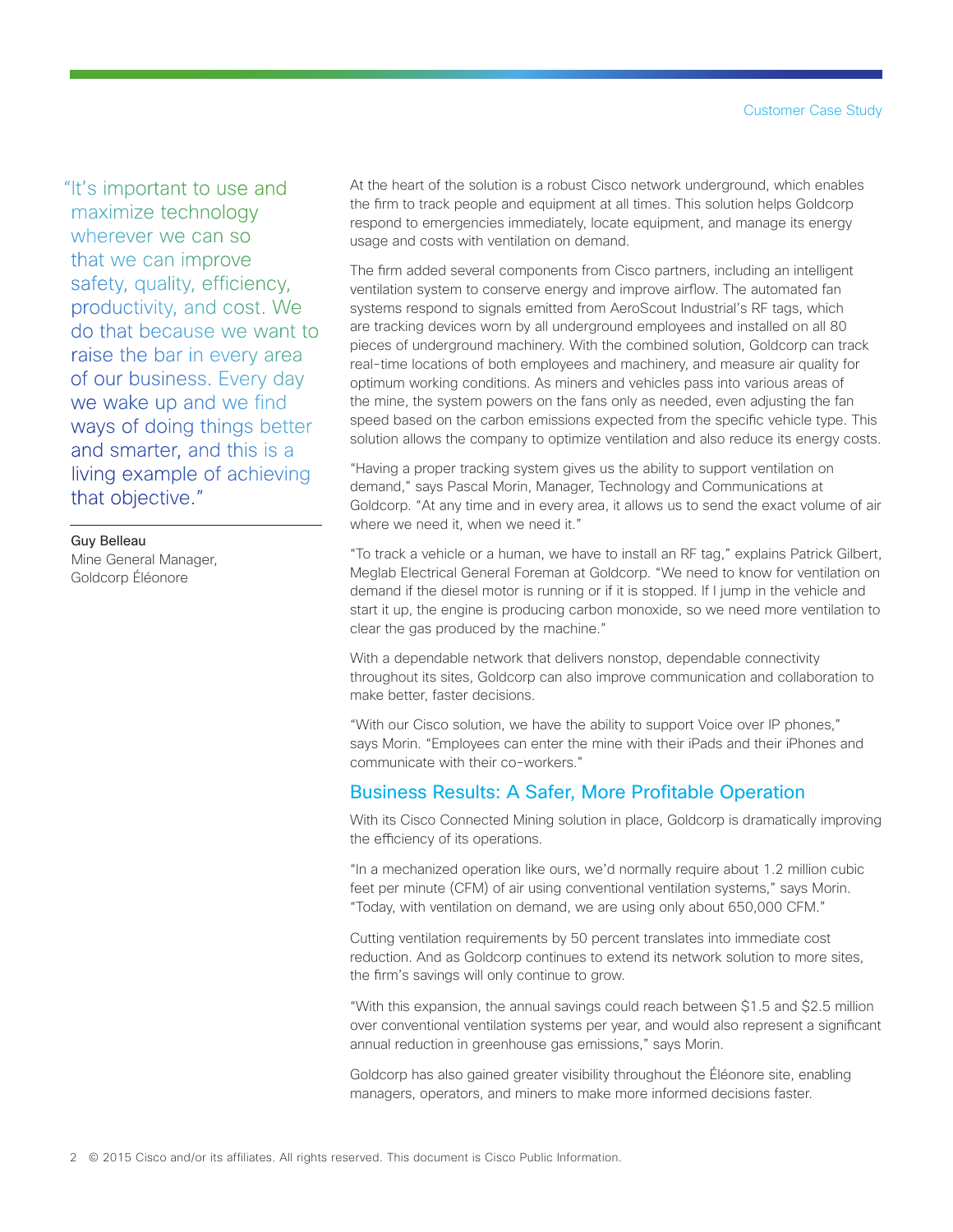"Cisco technology allowed us to push the limit and raise the bar in terms of getting information out of the mine in a real-time manner so that we operate more efficiently."

### Pascal Morin

Manager of Technology and Communications, Goldcorp

"We now have the ability to obtain information from pretty much every piece of equipment we have in the mine," says Morin. "It's much different than in the past, when we might have to wait 30 days to obtain a specific set of information. Now with technology, we have the ability to give the decision makers the information they need in real time or near real time."

Improved visibility everywhere also means improved safety for the mine's employees.

"In the event of an emergency, the first thing we want to know is where the people are," says Belleau. "With this system, instead of waiting 45 or 50 minutes, making phone calls, and trying to locate people, we know that instantly. Having a tracking system in place allows us to decrease evacuation time or rescue time dramatically. The workers understand this, and they respect it."

Goldcorp is proud of its technology investment at the Éléonore mine and considers its network to be a prime example of its commitment to continuous improvement. Already, with a completely connected underground environment, Goldcorp has experienced additional business outcomes such as improved uptime for equipment.

"Now we have the ability to equip every piece of equipment in the mine with the telemetry boxes that transmit the information from the vehicles into a control room," says Morin. "This gives us the ability to catch anything that goes wrong with the machine sometimes even before the operator knows that something is wrong with the machine."

Furthermore, this connected mining environment has enabled remote diagnostics, troubleshooting and preventive maintenance, leading to faster issue resolution.

"The Cisco technology allows us to push the limit and raise the bar in terms of getting information out of the mine in a real time manner, so that we can better control what's happening with our operations," says Morin. "Éléonore is our pilot project for this technology, and we are optimistic about applying the technology in other mines."

With its Cisco Connected Mining solution in place, Goldcorp is truly leading the way in enabling the 'Mine of the Tomorrow' today.

# For More Information

To learn more about how Cisco's Connected Mining solutions help boost productivity, savings, and safety, visit [www.cisco.com/go/mining](http://www.cisco.com/go/mining).

To find out more about Cisco Wireless, visit [www.cisco.com/go/wireless](http://www.cisco.com/go/wireless).

To find out more about the AeroScout and Cisco solution, visit [www.cisco.com/web/strategy/docs/manufacturing/cisco-aeroscout-pov.pdf](http://www.cisco.com/web/strategy/docs/manufacturing/cisco-aeroscout-pov.pdf) or [www.aeroscoutindustrial.com.](http://www.aeroscoutindustrial.com)